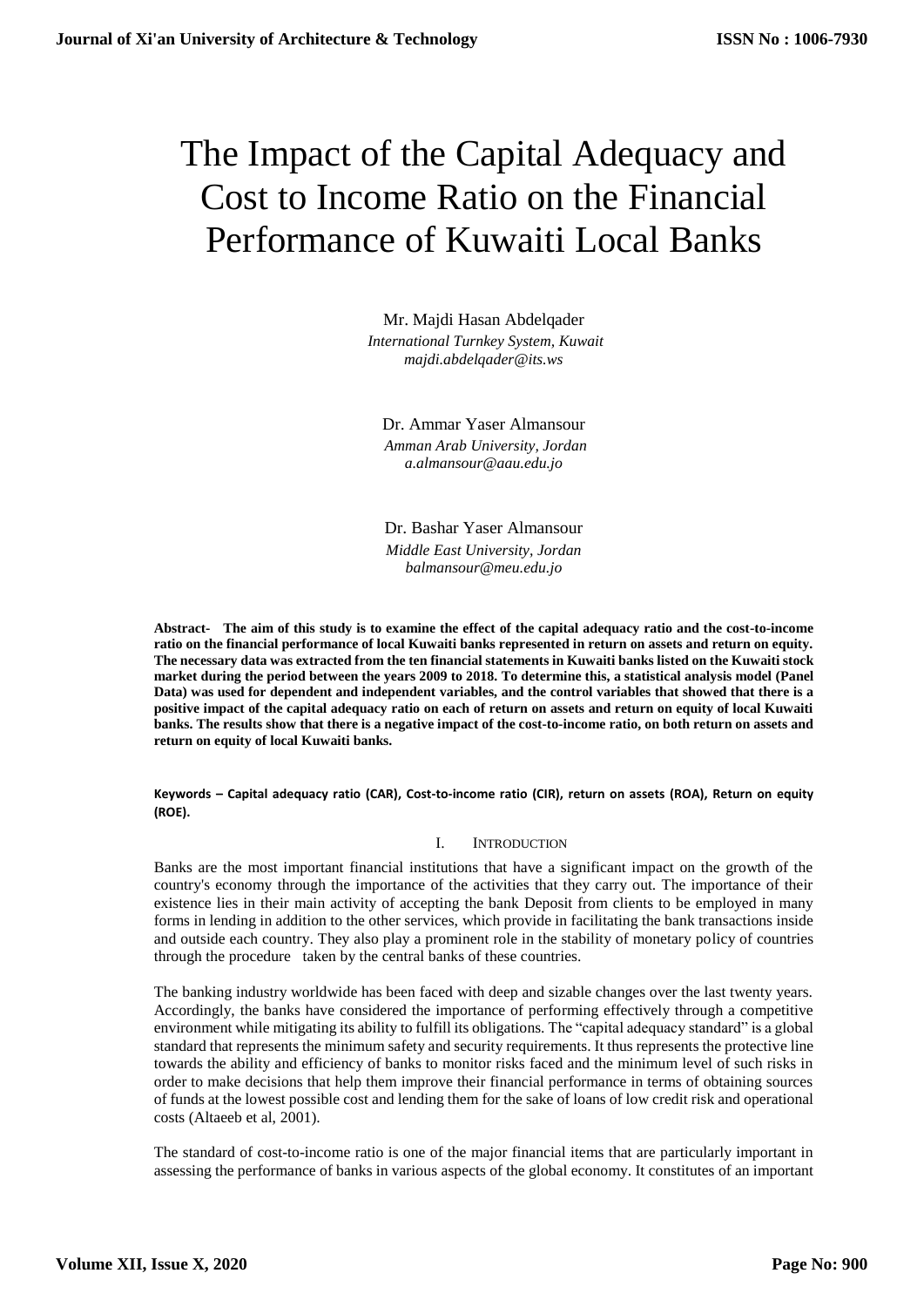indicator for investors as it reflects a clear view about the efficiency and operations of a bank in terms of assessing all of the operating costs and operating income and its reflection on the financial performance of banks, which measures the efficiency of these banks.

That Kuwait occupies a prominent place in the Gulf and global economy is reflected positively on the banking sector in Kuwait which enjoys a good level of strength and durability in light of the variables of global economic conditions. This has been achieved through the total precautionary measures used by the Central Bank of Kuwait and control programs for early detection of risks and their impact on financial stability. This was supported by an increased government capital spending within the framework of a fiscal policy aimed at supporting the Kuwaiti economic activity as well as maintaining an appropriate operating environment for local banks. This means that banks must continue to keep pace with global developments in the field of banking supervision and its ability to meet the requirements of the capital adequacy standard and increase its operational efficiency.

Kuwaiti banks seek to improve their financial performance and enhance their ability to continue to expand their activities so that they remain in a strong competitive position with other banks globally, especially in the Gulf region. The Central Bank of Kuwait has set the minimum capital adequacy Standard to be at least 13%, which is higher than approved by the Basel Committee (3) for Banking Control (10.5%). The problem lies in searching for the extent the Affected of Kuwaiti banks by applying this high rate to their financial performance. It also involves reducing opportunities to expand credit and investment activities due to the disruption of employing a higher percentage of the funds available in profitable investment opportunities.

Given that Kuwaiti banks monitor the cost-to-income ratio for reaching reasonable limits that may positively or negatively affect its financial performance, this study seeks to investigate the impact of capital adequacy and cost to income ratio on the financial performance in the local Kuwaiti banks, represented by both return on assets (ROA) and return on equity (ROE).

#### II. LITERATURE REVIEW

Debeki (2015) analyzed as well as measured the prevailing relationship between the use of "capital adequacy ratio" as well as the profitability that was associated with "commercial erased business entities" that operated in the Palestine which were represented through the ROA, the returns on the property rights, and even the returns that were made on the shares and this was during the time frame of 2008 to 2014 in which there was the studying of the "succession of dependent variables". Profitability was measured using the ROR on the ROA, the ROE, the EPS, and through independent variables that were effectively represented using CAR. In order to attain this objective, there was the developed of a standard model that was aimed at measuring the relationship or association between the dependent variables as well as the independent variables that were based on the equation models of linear regression. This message hit some results since some of the vital factors was that an increasing in capital adequacy led to a reduction in the "Rate of Return on the assets, the ROE, and even on the "Rate of return on the shares" that resulted in exaggeration in determination of capital adequacy and working to attain balanced needs with goals of other banks in the achievement of profitability that was represented through an increase in rates that had been fore mentioned and ensuring that there was a balance between capital adequacy requirements as well as achievement of profitability thus giving more room for investment opportunities for relevant and meaningful risks which are both acceptable and controlled for returns.

Deghain and Rishm (2007) studied the issue of capital adequacy based on the "Basel Committee III" requirements as well as the impact that it had on the commercial banks' profitability. This was based on the empirical studies that were carried out in the Middle East between the year 2006 to the year 2015 and this was through the use of descriptive analysis that was used in not only the description but also in the analysis and the measurement of the banks' "adequacy of capital" as well as their profitability. In essence, "capital adequacy" was therefore measured the division of the total capital on the risk of the weighted assets. After the measurement as well as the appreciation was done, the banks then measured the profitability indicators, which were associated with the financial rations, and these include the ROE, ROA, the Net profit Margins, and the interest rates. ANOVA was then used in the measurement of research relationships as well as the variables. The results emanating from the study pointed out or noted that there was indeed a negative statistical impact that prevailed between profitability and "capital adequacy" in banks in the Middle East. For example, one of the unit growths in "ratio of capital adequacy" resulted in a decrease or reduction of the profitability to approximately 0.160 and even proved the link relationship or association in the Baghdad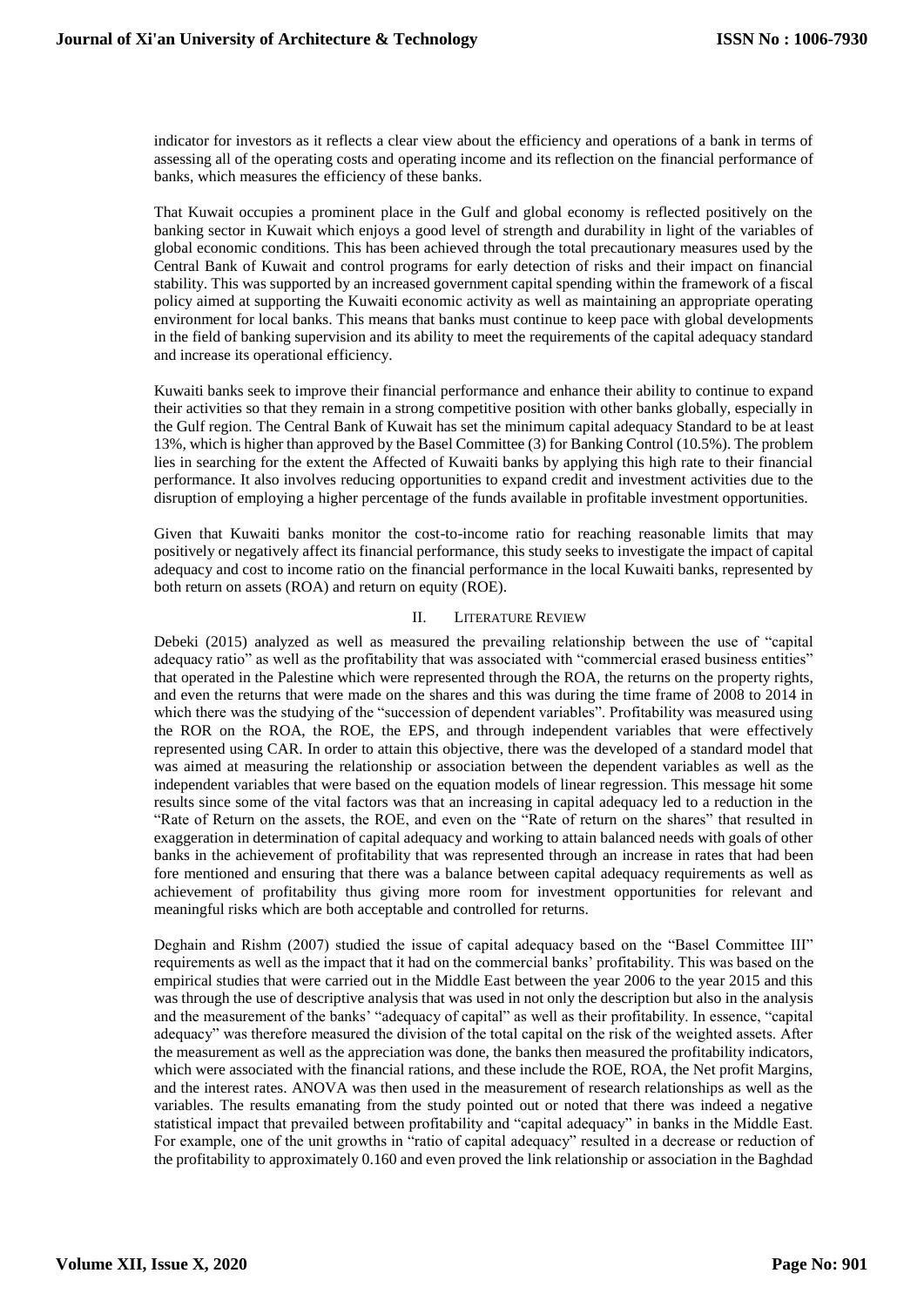Ban. This was a clear proof that the validity that was associated with the "search hypothesis" was not proved based on the data that emanated from the "Bank of Baghdad".

Shahatit and Al-Tayyib (2011) investigated the impacts of commercial banks in the application of "Capital adequacy standards" on profitability from 2000 to 2007 and this was through the use of the model of "standard economic analysis" regression model that was reliant on regression model based on the cross sectional data where it was combined with the time series. Conclusions from the study concluded that "capital adequacy rates" for the banks that operated or ran in Jordan during the study period saw the need of increasing the banks' strategic planning in order to ensure that there was an increase in capital.

Obeidat (2008) studied the importance of different factors determining the rate of "capital adequacy" in commercial banks in Jordan and more so in the Amman Stock exchange from 2000 to 2008. This study used the approach of descriptive analytical methods where the first one relied on the past studies in covering the "theoretical sides' in addition to yearly reports which had been given to Jordanian banks as well as the "Amman Stock Exchange". The second one made use of the "statistical analysis method" for data that had been collected through Pearson Correlation rates as well as the "Multiple linear regression models". Most vital findings from this study were that there existed a direct association between the rate of independent factors and capital adequacy. The study recommended that there was need to carry out more studies that were inclusive of other studies and ensure inclusion of final reports of financial statement from banks, foundations and rules on the "capital adequacy measures" that were used in increasing of financial awareness.

According to Tripe (2003) who explained that making comparisons on the ROE was one of the ways through which their performances that was relative to each of them could be measured. The "Return on Equity" or ROE looks at or based on the shareholders return on investment in the shares of a bank with other viable opportunities of investment. It was important to note that while it was capable of providing essential measures of the risks of the bank, it was also indicated that there ought to be a negative association between the "ratio of capital" of a bank to the assets and its "Return on Equity" may actually seem to be quite self-evident and may not require an empirical verification. That apart, it was also ascertained that there was a "negative relationship" between profitability and capital.

Narain, Ghosh and Sahoo (2003) gave an explanation that banks were supposed to hold their capital equal up to a certain fraction of their "total risk-weighted assets". It is therefore prudent to note that according to Berger (1995), significant evidence was found to have a positive association or relationship and this implies that the "ratios of capital" to the assets as well as the "Returns on Equity" were known to have been positively associated. The author further argued that higher capital ratios with a reduction on the risks of bankruptcies which should ultimately reduce the costs of funds of banks. This is through a reduction of the price funds as well as the quality of the funds that were required thus leading to an enhancement of the net interest incomes of the bank and profitability.

According to Neceur (2003), a sample of ten Tunisian banks that operated from 1980 to the year 2000 as well as a panel "linear regression model", it was indicated that there was a strong positive effect of capitalization to the ROA. This research study applied the panel data in the analysis of financial data and based on the findings of the researcher, it was found that the characteristics of the bank had an impact on profitability.

#### III. RESEARCH METHODOLOGY

The study is indeed one of the analytical studies that he researcher embraced using "descriptive financial analysis" method in order to describe financial situations of selected banks and identify the extent application of "capital adequacy" and the "cost to income ration" on performance for purposes of not only analysis and financial ratios but also statistical tools which were applied with an aim of examining the effect of "independent variables" on the "dependent variables". Panel analysis of data was applied in testing of hypotheses as well as measurement of differences as well as similarities between "sample banks" based on different features or characteristics. The "Pearson correlation coefficient" was further applied in investigating correlation between study variables according to Panel Data Analysis. In addition to the multiple regressions to further, test the hypothesis.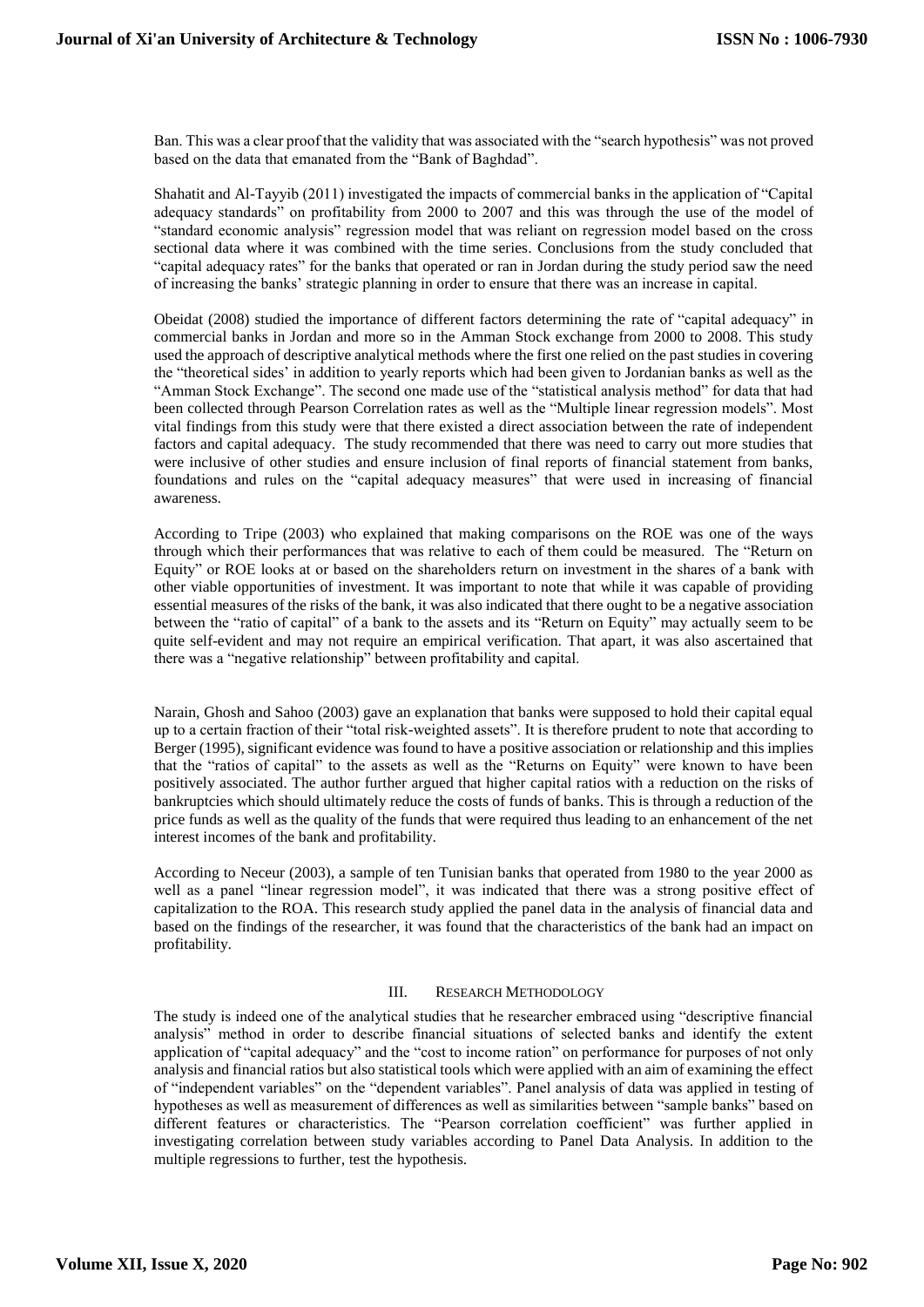Relevant information was collected from financial statements of ten local banks in Kuwait from 2009- 2018.The data was used in computing main "financial ratios" of chosen Kuwaiti banking institutions for the period mentioned, and in the assessment of the banks' performances. The researchers developed then applied the "financial model" as a study instrument in analyzing data and "extent of the hypothesis" that had been raised.

#### *3.1 Population and Sample*

This study took a population consisted of ten banks as stipulated in annual report of the Central Bank of Kuwait on 31st of March, 2019. Banks, which contributed in this study, which equals 100% of the sample size, are as the following:

- The "Kuwait Finance House" K.S.C "KFH"
- The "Al- Ahli Bank of Kuwait K.S.C.P" "ABK"
- The "Ahli United Bank K.S.C.P" "AUB"
- The "Boubyan Bank K.S.C.P" "BB"
- "Burgan Bank Group" or "BBG"
- The Commercial Bank of Kuwait Group "CBK"
- Gulf Bank K.S.C.P "GB"
- The "Kuwait International Bank K.S.C.P" "KIB"
- The "National Bank of Kuwait Group" "NBK"
- The "Warba Bank K.S.C.P" " WB"

## *3.2 Research Hypothesis*

The proposed model of this study considers one main hypothesis as follows where there is no statistically significant effect at the level of ( $\alpha \le 0.05$ ).

H<sub>O</sub>: There is no statistically significant impact, at level ( $\alpha \le 0.05$ ) of capital adequacy and cost to income ratio on return on assets and return on equity with the presence of the control, variables (bank size, total equity to total assets ratio, assets to liabilities ratio, debt to equity ratio).

This leads to two sub-hypotheses as follows:

H<sub>O1</sub>: There is no statistically significant impact, at level ( $\alpha \le 0.05$ ) of capital adequacy and cost to income on return on assets.

H<sub>O2</sub>: There is no statistically significant impact, at level ( $\alpha \le 0.05$ ) of capital adequacy and cost to income ratio on Return on Equity.

## IV. EMPIRICAL RESULTS AND HYPOTHESIS TESTING

The section presents data analysis as well as study findings on simultaneous relationship between the "capital adequacy" and "cost to income" ratios on the "return on assets" and the "return on equity" for ten listed Kuwaiti banks under Kuwait Central Bank for the period from 2009-2018. The presentation in this section is divided in five major sections which are as follows: Descriptive analyses of variables for the study, Discussing the correlation analysis that depicts the strength of the relationship or association between different variables, Further analysis of the relationship or link between "Capital Adequacy Ratio, Cost Income Ratio and Return On Assets, Return On Equity " using regression analysis with the inclusion of several control variables, more specifically discusses the outcomes of the Pooled OLS and panel data analyses that shape the main findings of this study, then additional analysis and ends with a summary.

## *4.1 The Descriptive Statistics Analysis*

Table one exhibits "descriptive statistics" on each of "the variables used" in this study. Impact of the independent variables, the "capital adequacy ratios" which are measured through dividing "total capital" over the "Risk weighted assets" and impacts of the "cost to income ratio" that is measured through division of "operating expenses" over "operating income" on the dependent variables, "return on assets" that is measured through dividing the "net income" over the "total assets" and the "return on equity" whose measurement is done through division of the net income over the "total equity". However, "control variables" used in analysis are the following: the size of bank which is measured through calculating the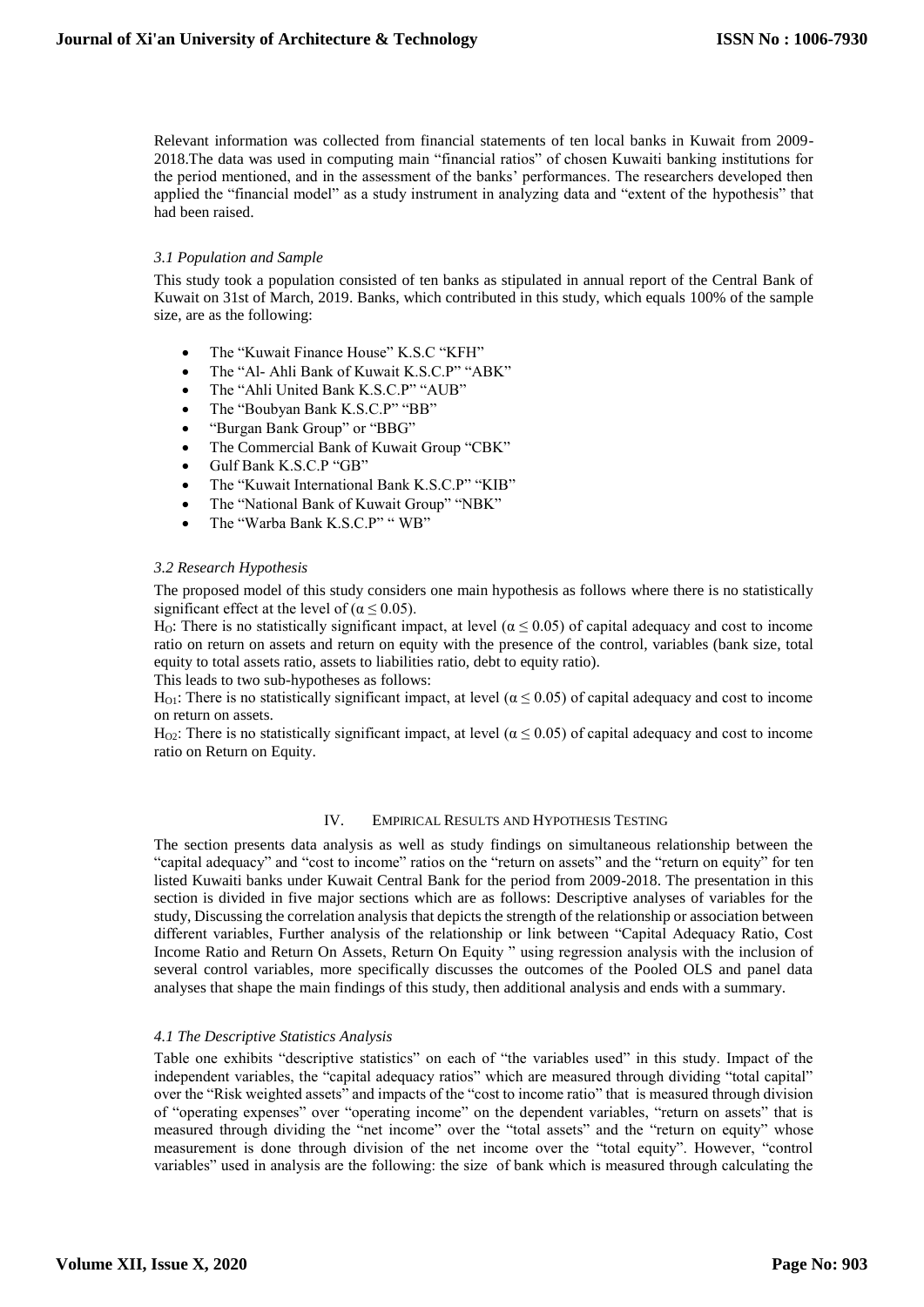"natural logarithm of total assets", total equity to total assets, "total assets to the total liabilities" and "debt to equity ratio" whose measurement is done through dividing the "total debt over the total equity".

To better comprehend general characteristics of this sample this table reports the minimum and maximum values besides the mean and standard deviations which consists of overall (variation over time and individuals) and within variation (within individuals over time) that is used to show from where the deviation comes from.

|      | R.O.A      | R.O.E      | C.I.R    | C.A.R    | E.C.A    | A.L      | D.E      | B.S     |
|------|------------|------------|----------|----------|----------|----------|----------|---------|
| N    | 100        | 100        | 100      | 100      | 100      | 100      | 100      | 100     |
| Mean | 0.007338   | 0.060539   | 0.451232 | 0.253908 | 0.153109 | 1.27297  | 6.537568 | 15.1507 |
| Min  | $-0.05391$ | $-0.58372$ | 0.167406 | 0.135    | 0.084095 | 1.092    | 0.235224 | 11.7071 |
| Max  | 0.022283   | 0.136773   | 1.979866 | 2.0441   | 0.79931  | 4.983    | 10.81152 | 17.1270 |
| Std. | 0.010067   | 0.077599   | 0.311788 | 0.324761 | 0.120605 | 0.659424 | 1.904863 | 1.11025 |

Table 1: Summary Statistics of the Collected Variables

Table one shows mean of "dependent variable" return on assets ROA was 0.00733 with a "standard deviation" of 0.01006, the lowest values was -0.0539 belongs to the Boubyan bank in the year 2009 and the highest value was .0222 for NBK bank in the year 2011,it also shows the mean of the second dependent variable return on equity ROE was 0.06053 with a "standard deviation of 0.07759", the lowest values was -0.58372 belongs to the Boubyan bank in the year 2009 and the highest value was .013677 for AUB bank in the year 2014, it shows the mean of the independent variable capital adequacy ratio CAR was 0.25390 with "a standard deviation of" 0.32476, lowest values was .135 belongs to Burqan bank in the year 2014 and the highest value was 2.044 for Warba bank in the year 2011, it shows the mean of the second independent variable CIR was 0.45123 with "a standard deviation of 0.31178", lowest values was .16740 belongs to the CBK bank in the year 2009 and the highest values was 1.979 for Warba bank in the year 2011.

It also shows that the mean of the control variable total equity to total assets ECA was 0.1531 with "a standard deviation" of 0.1206, lowest values was 0.08409 belongs to Warbabank in the year 2016 and the highest value was 0.79931 for the same bank in the year 2011, it also shows that the mean of the control variable assets to liabilities AL was 1.27 with "standard deviation of" 0.65942 lowest value is 1.092 belongs toWarba in the year 2016 and the highest value was 4.983 for the same bank in 2011, it shows that the mean of the control variable debt to equity ratio DE was 6.5375 with a "standard deviation of 1.9048", lowest values was 0.23522 belongs to Warbabank in the year 2011 and the highest value was 10.8115 for the same bank in 2016. it shows that the mean of the control variable Bank Size (BS) was 15.150 with a standard deviation of 1.1102, the lowest value was 11.707 belongs to Warba bank in the year 2011 and the highest value was 17.127 for NBK bank in 2018.

All "CARs" indicated that Kuwaiti banks still operated or run above the "minimum statutory level" or rates that was approved by Central bank of Kuwait 13% to be implemented starting from the year of 2016. A typical or traditional bank in this sample had an average capital adequacy ratio of 25%. The ratio implies that Kuwaiti banks are capable or able of meeting their obligations were in satisfactory levels where the risk of failure is terminated. All CIRs indicated that Kuwaiti banks operated in average below "the 50% threshold" level as this sample had a "cost to income ratio" of on average by 45%, D.M Mathuva (2009) had recommended that costs to the "income ratio" which were high in the Kenyan banks to be lower than 50% threshold to become more effective so as to be globally competitive. The ratio implied that the banks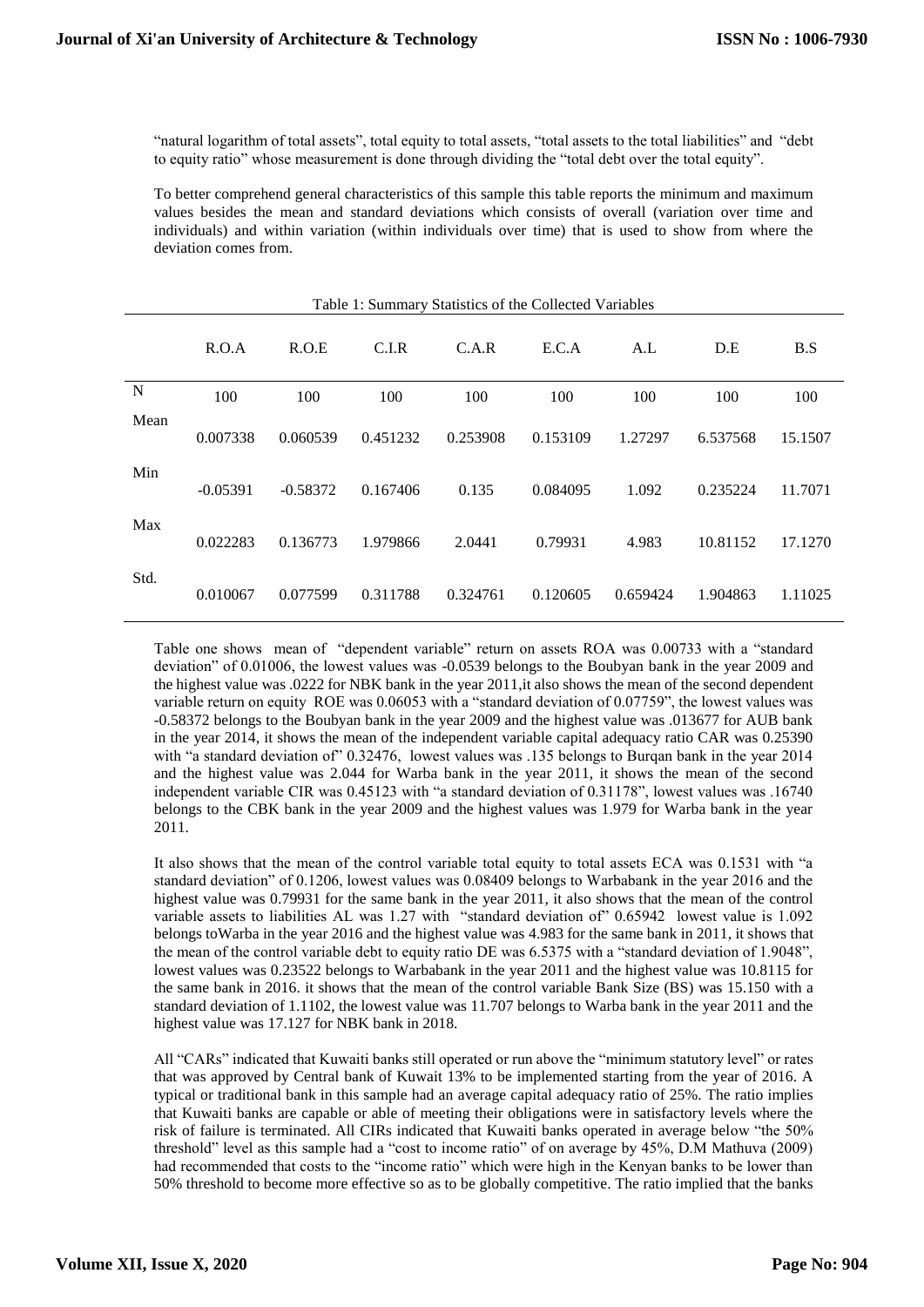in Kuwaiti were keen on the management of their respective efficiency levels especially in relation to innovations that were cost cutting.

#### *4.2 Correlation Analysis between Variables*

Table 2 depicts that, the "Pearson correlation coefficient" was applied in investigating the correlation that prevailed between variables, which were integrated in the model of study.

| Table 2: Pearson Correlation of the Study Variables |           |           |                |           |                 |                 |  |
|-----------------------------------------------------|-----------|-----------|----------------|-----------|-----------------|-----------------|--|
|                                                     | car       | C1        | $debtto-v$     | <b>Bs</b> | assets $\sim$ s | equity $\sim$ s |  |
| Capital adequacy ratio CAR                          | 1         |           |                |           |                 |                 |  |
| Cost to income CI<br>Debt to equity                 | 0.2936    | 1         |                |           |                 |                 |  |
| DE<br>Bank size                                     | $-0.6758$ | $-0.6225$ | $\overline{1}$ |           |                 |                 |  |
| <b>BS</b>                                           | $-0.6496$ | $-0.6818$ | 0.4172         | 1         |                 |                 |  |
| Assets to liabilities<br>AL                         | 0.5793    | 0.2125    | $-0.6461$      | $-0.5735$ | 1               |                 |  |
| Equity to assets<br><b>ECA</b><br>$\frac{4*}{2}$    | 0.4953    | 0.7048    | $-0.7744$      | $-0.6128$ | 0.6746          |                 |  |

\*Correlation is significant at the 0.05 level (2-tailed)

The correlation coefficients in table two have no value above 0.8, which can lead to multicollinearity problem (Judge, Hill, Griffiths, Lutkepohl, & Lee, 1988). In order to confirm that the results are free of multicollinearity problem that only affects parameter estimates for these linear variables, the variance factor (VIF) has been examined. Variables with a VIF value greater than 5.0 are considered the cause of multiple linear correlation problems (Tu, Kellet, Klerehugh, &Gilithorpe, 2005).

| Depredate variable: ROA                        |       |             |  |  |  |  |
|------------------------------------------------|-------|-------------|--|--|--|--|
| Variables                                      | "VIF" | " $1/VIF"$  |  |  |  |  |
| Capital adequacy ratio CAR<br>Equity to assets | 1.52  | 0.657894737 |  |  |  |  |
| <b>ECA</b>                                     | 1.34  | 0.746268657 |  |  |  |  |
| Assets to liabilities<br>AI.                   | 1.76  | 0.568181818 |  |  |  |  |
| Debt to equity<br>DE                           | 2.33  | 0.429184549 |  |  |  |  |
| Cost to income CI                              | 1.11  | 0.900900901 |  |  |  |  |
| Bank size<br>BS                                | 3.07  | 0.325732899 |  |  |  |  |

a. Predictors: -Constant, "CAR, ECA, AL, DE, CIR, BS"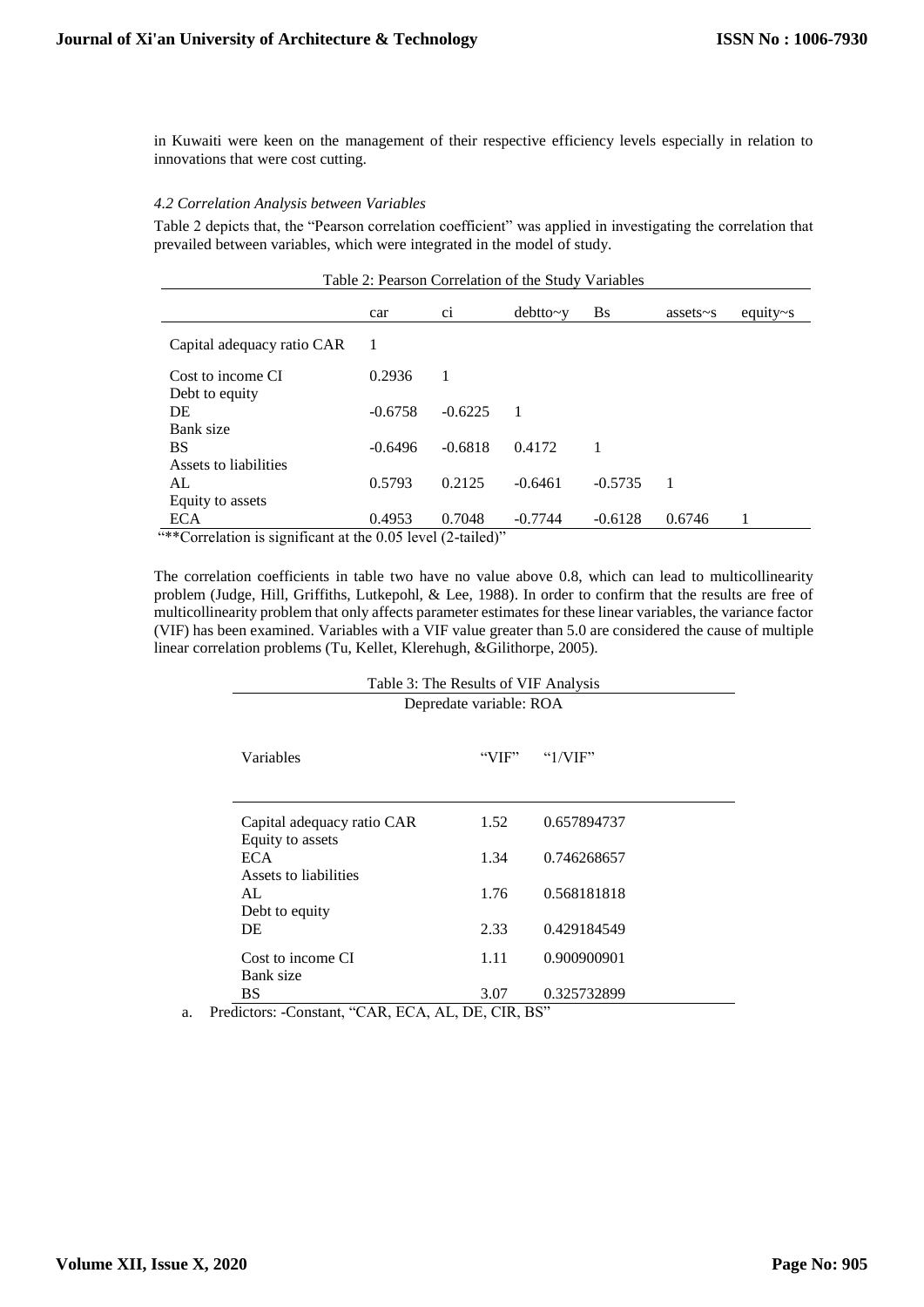Table 4: The Results of VIF Analysis

| Depredate variables-ROE                        |            |             |  |  |  |  |  |
|------------------------------------------------|------------|-------------|--|--|--|--|--|
| Variables                                      | <b>VIF</b> | 1/VIF       |  |  |  |  |  |
| Capital adequacy ratio CAR<br>Equity to assets | 1.45       | 0.689655172 |  |  |  |  |  |
| <b>ECA</b><br>Assets to liabilities            | 1.66       | 0.602409639 |  |  |  |  |  |
| AL<br>Debt to equity                           | 1.53       | 0.653594771 |  |  |  |  |  |
| DE                                             | 1.78       | 0.561797753 |  |  |  |  |  |
| Cost to income CI<br>Bank size                 | 1.98       | 0.505050505 |  |  |  |  |  |
| <b>BS</b>                                      | 3.4        | 0.294117647 |  |  |  |  |  |

a. Predictors: (Constant), CAR, ECA, AL, DE, CI, BS

The results show that there is no problem of multiple linear correlations in all models where VIF was found less than 5.0 and thus the multiple regressions was used.

#### *4.3 Regression Analysis*

Main hypothesis, HO: There is no "statistically significant impact", at rate or level " $\alpha \le 0.05$ , of capital adequacy" and "cost to income ratio" on "Return on Assets" and "Return on Equity" with presence of control variables. From this main hypothesis the following two sub-hypotheses have been emerged which are as follows:

HO-1 There is no "statistically significant" effect at rates or level of "( $\alpha \le 0.05$ ) of "capital adequacy" and "cost to income" on "Return on Assets".

HO-2 There is no "statistically significant" effect at the level or rates of " $(\alpha \le 0.05)$  of capital adequacy" and "cost to income" on "Return on Equity".

Before hypothesis testing, the least squares model assumptions should be checked so that they do not suffer from problems of self-correlation and difference in variance. For instance, Pooled OLS must not suffer from heteroscedasticity and autocorrelation problems. The tests of these problems are necessary to insure the suitability of using Pooled OLS estimation method if it is the appropriate method to use since fixed and random effects will be compared with Pooled OLS.

For the first hypothesis, And when using "Breusch-Pagan" or "Cook-Weisberg test" it appears that indeed there was a problem with difference in variance because the P-value is 0.000 which is lower than 0.05 and chi squared equals 41.67 this indicates the rejection of the "nihilistic hypothesis" that stated that "this variance is fixed" and there is no difference, this result was backed by the "Wooldridge test for autocorrelation" which prevailed in "panel data" as moral values was .0011 and this is lower than 5 % and F value was 21.97 and therefor Robust Standards Errors is needed to solve this problem. The following was analyzed to see which model is most appropriate among "Pooled OLS", random effects, and fixed effects.

## *4.3.1 The Pooled OLS versus Fixed Effect*

The test showed that  $F = 4.26$  with a "P Value of .000142" lower than (0.05) implied that "fixed effect model" was chosen in front of the pooled OLS.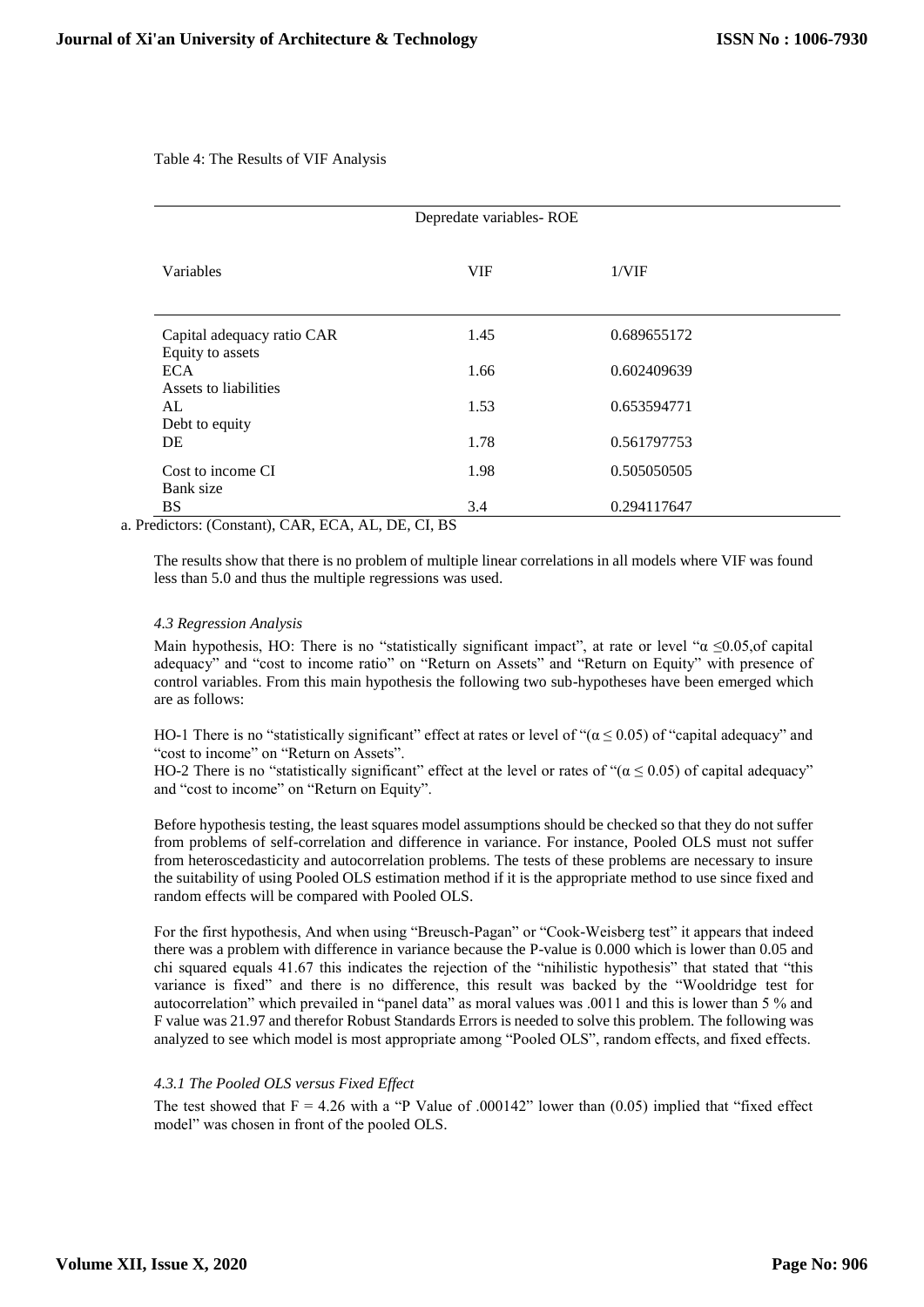#### *4.3.2 Pooled OLS versus Random Effect:*

To select most "appropriate model" between the pooled OLS as well as the "random effect" a breach & pagan test was used. The test showed that Chi squared  $= 0.56$  and  $p = 0.45$  which is greater than (0.05) and this shows that we should accept the pooled OLS in front of the random effect.

#### *4.3.3 Random versus the Fixed Effect*

The "Hausman test" shows that the P-value equals to (0.0022) and is less than (0.05), which indicates the choice of fixed effects. Finally the results will be commented on according to table 5 the fixed effects.

| Table 5: Fixed Effect (ROA)                              |              |                  |         |          |              |              |  |
|----------------------------------------------------------|--------------|------------------|---------|----------|--------------|--------------|--|
| <b>ROA</b>                                               | Coefficient  | Standard, Error. | т       | P > t    | [95% Conf.   | Intervals]   |  |
| Capital adequacy<br>ratio CAR                            | 0.0044224    | 0.0011198        | 3.95    | $\Omega$ | 0.0021987    | 0.0066461    |  |
| Cost to income CI                                        | $-0.0151599$ | 0.0064491        | $-2.35$ | 0.021    | $-0.0279665$ | $-0.0023534$ |  |
| Debt to equity<br>DE                                     | $-0.0029205$ | 0.0010923        | $-2.67$ | 0.009    | $-0.0050896$ | $-0.0007514$ |  |
| Bank size BS                                             | 0.0556829    | 0.0324357        | 1.72    | 0.089    | $-0.008728$  | 0.1200938    |  |
| Assets<br>to<br>liabilities AL<br>Equity<br>to<br>assets | 0.0116324    | 0.0104394        | 1.11    | 0.268    | $-0.0123631$ | 0.0290982    |  |
| ECA                                                      | 0.1052561    | 0.0739437        | 1.42    | 0.158    | $-0.2520937$ | 0.1215814    |  |
| cons                                                     | $-0.0169456$ | 0.0169437        | $-1$    | 0.32     | $-0.0505924$ | 0.0167012    |  |

For the second hypothesis, by using the Breusch-Pagan or the "Cook-Weisberg test", it appeared that there is a problem with differences in variance because the P- values is 0.000 which is lower than the 0.05 and the chi squared equals 190.94 this indicates the rejection of the "Null hypothesis" that stated that variance is "fixed" and there is no difference, this result was backed by "Wooldridge test for autocorrelation in panel data" as P- values was actually 0.0001 and this is lower than 0.05 and F value was 42.487 and therefore Robust. The following was analyzed to see which model is most appropriate among random effects, "Pooled OLS", and fixed effects.

## *4.3.4 The Pooled OLS versus Fixed Effect*

The test showed that  $F = 4.93$  with a "p Value of 0" which is lower than 0.05 implied that "fixed effect" model" was chosen in front of the pooled OLS.

#### *4.3.5 Pooled OLS versus Random effect:*

To select "most appropriate model" between the "pooled OLS" and the "random effect" a breuch & pagan test was used. The test showed that Chi squared  $= 0.41$  and  $p = 0.5218$  which is greater than 0.05 and this shows that we should accept the pooled OLS in front of the random effect.

## *4.3.6 Random Effect versus the fixed effect*

The "Hausman test" shows that the P- value equals to (0.0001) and is less than (0.05), which indicates the choice of fixed effects. Finally the results will be commented on according to table 6 the fixed effects.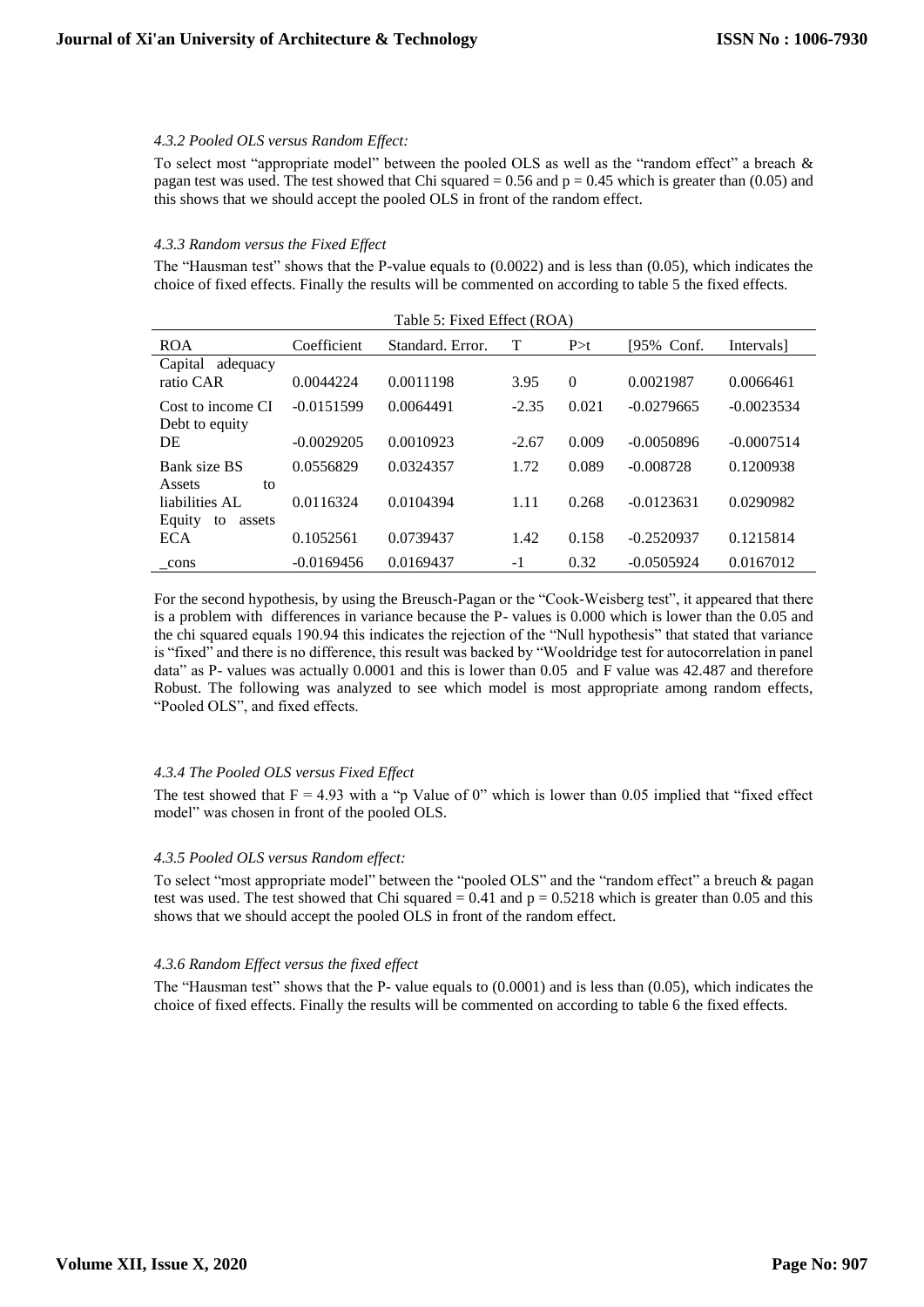| I dolu 0. I TACQ EHECI (ROE) |             |                 |         |                |                   |                    |  |
|------------------------------|-------------|-----------------|---------|----------------|-------------------|--------------------|--|
| <b>ROE</b>                   | Coefficient | Standard Error. | Т       | P > t          | 95% Configuration | Interval/timeframe |  |
| Capital adequacy ratio       |             |                 |         |                |                   |                    |  |
| <b>CAR</b>                   | 0.7850701   | 0.3158118       | 2.49    | 0.015          | 0.1579304         | 1.41221            |  |
|                              |             |                 |         |                |                   |                    |  |
| Cost to income CI            | 0.0267317   | 0.0108312       | $-2.47$ | 0.016          | $-0.0482707$      | $-0.0051927$       |  |
| Debt to equity               | ۰           |                 |         |                |                   |                    |  |
| DE                           | 0.0201979   | 0.0106351       | $-1.9$  | 0.061          | $-0.0413172$      | 0.0009214          |  |
| Bank size BS                 | 0.0449004   | 0.0109028       | 4.12    | $\overline{0}$ | 0.0232497         | 0.0665512          |  |
| Assets to liabilities AL     | 0.1754522   | 0.0256999       | 6.83    | $\theta$       | 0.1243451         | 0.2265592          |  |
| Equity to assets ECA         | $-1.201488$ | 0.7199562       | $-1.67$ | 0.099          | $-2.631178$       | 0.2282025          |  |
| cons                         | $-0.272991$ | 0.1649731       | $-1.65$ | 0.101          | $-0.6005955$      | 0.0546122          |  |

Table 6: Fixed Effect (ROE)

According to table (5) and table (6) depicts results from "regression analysis. Values for "R-squared" in this model was 0.5011 for table 5.a and 0.4053 for table 6 with F value of 14.06 and 9.54 respectively this shows that results agree with most previous studies as it shows that capital adequacy ratio CAR is related positively to return on assets ROA and return on equity ROE, thus banks should focus on the capital adequacy ratio CAR ratio to ensure better performance. Burger found evidence of a relationship that is positive between capital assets ratio and equity returns (Flamini,v, 2009).The results also depicted that "costs income ratios" or cost to income CIR had a negative relationship or association with the return on equity ROE as well as return on assets ROA.

## *4.4 Theoretical and Practical Implications*

The theoretical importance of this study lies in the conceptual framework of the impact of the change in the rate of capital adequacy and the cost-to-income ratio on profitability, so that the study may be paved to benefit learners and researchers through the addition of knowledge that may be important around these ratios and work on modifying them to achieve better results so that the results of the current study and its recommendations are used to conduct further studies.

The practical importance of this study comes from its choice of data related to the financial statements of banks (operating expenses – operating income – capital adequacy ratio – cost to income ratio – Total Assets-Total Equity-Total Liabilities-Net profit) that will be studied from real data available at Kuwaiti Banks sites for the period from 2009-2018. This analytical descriptive study is useful for Kuwait banks especially and other banks in other countries, and therefore this study may help decision makers in banks to take advantage of the results and recommendations that will be achieved in order to develop and continuously improve the objective to achieve it.

#### V. CONCLUSION

It was noted in this study that banks in Kuwait were in a better position of meeting competitive challenges from both a more liberal as well as open environments across the world. This is because they were lesser affected by the financial crisis that happened recently in the world. However. The results indicate that, the capital adequacy ratio CAR had a positive impact on return on assets ROA, whereas the cost to income ratio CIR and debt to equity ratio DE had negative impact on return on assets ROA, the other variables such as, bank size BS, assets to liabilities ratio AL and equity to assets ratio ECA with no impact on return on assets ROA it was also found that the Capital adequacy ratio CAR, bank size BS and assets to liabilities ratio AL had a positive impact on return on equity ROE, whereas the cost to income ratio CIR had a negative impact on return on equity ROE, the other variables such as, debt to equity ratio DE and equity to assets ratio ECA with no impact on return on equity ROE. It was further discovered that most banks in Kuwait were quite keen on ensuring that their levels of capital were above the set required minimum mandatory limits by the central bank of Kuwait.

This study added more information to past findings that indicated that there was a positive relationship or link performance and "capital adequacy". It was further noted that requirements in "capital adequacy"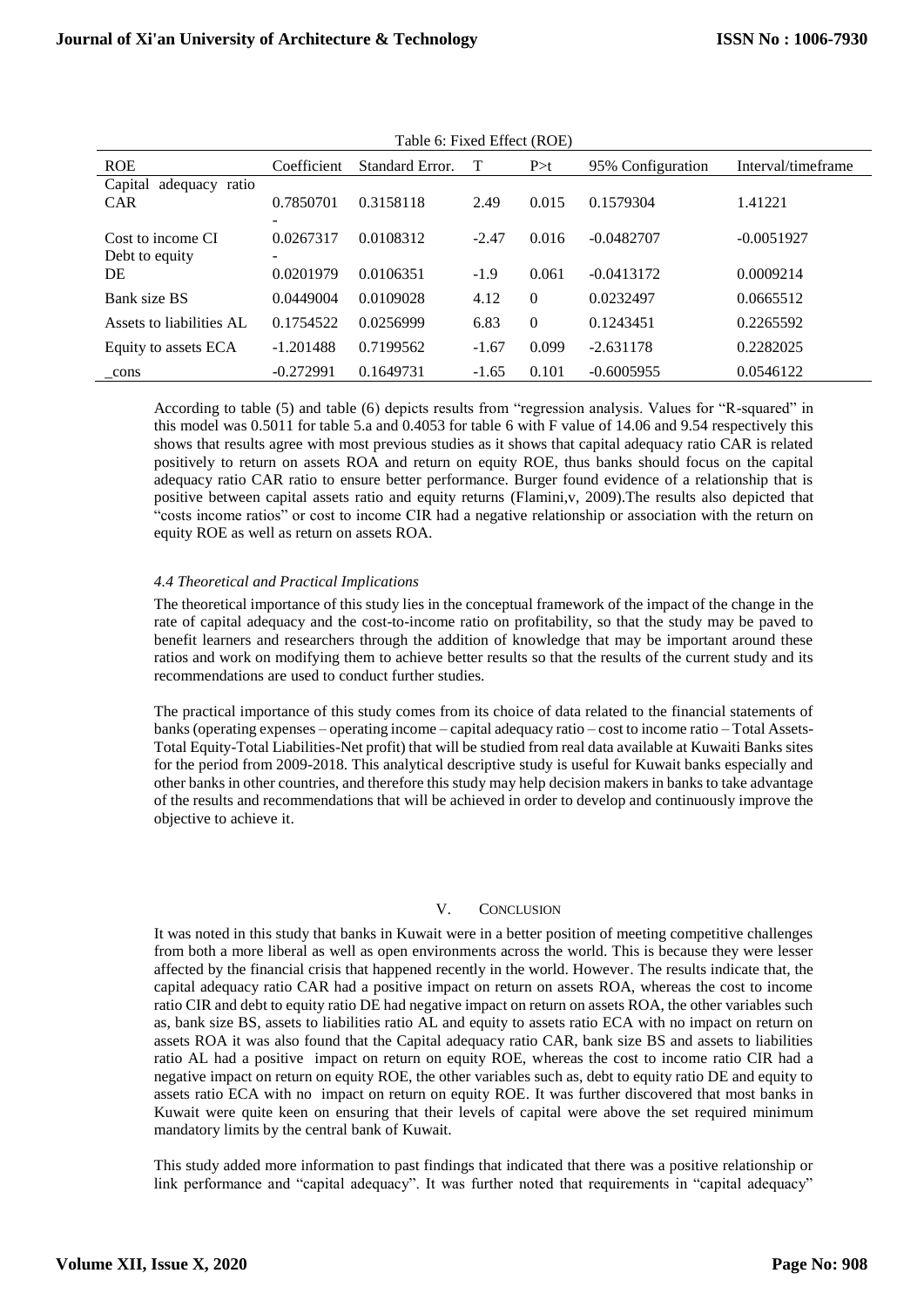highly limited risk profiles of a bank's investments and thus highly affected their capacities of attained the profitability that has been targeted. This implies that essence of using capital adequacies was to enhance the profitability of banks and help in the reduction of expected costs in financial distress. The study uses both the ROE and the ROA as being proxies for the measurement of the financial performance of banks and it was ascertained that the financial performance of banks was indeed positively associated with the Capital adequacy ratio. The study further depicted that the financial performance of banks was negatively associated with costs to Income ratio CIR.

The most vital study finding that was not highlighted by similar studies that have been carried out is the fact that there are indeed differential effects or impacts of different "measures of capital adequacy" on the banks' performances. The study thus was aimed at finding out or ascertaining that Kuwaiti banks are operating above CAR thresholds and have noticed a positive increase in enhancing the CAR ratio whilst the CIR ratio shows a significant reduction in most of banking institutions in the presented sample, some banking institutions have it high and above the threshold and this indicates that these banks need to minimize their operating cost or put suitable strategies in expanding their operating income and attempting to improve their market share to enhance their performance. The findings are indeed essential because the risk adjustment s by such banks aids in accounting for any form of uncertainties that are linked with the capital levels of the banks. This thus acted as a viable and reliable measurement regarding the composition and nature of "capital inherent" in the capital structure of Kuwaiti banks'.

The study also recommended a tendency to implement some mergers between local Kuwaiti banks internally or externally with banks outside Kuwait, which may help in expanding the customer base, geographical expansion, capital increase ,reducing risks, enhancing investment operations, putting pressure on operating expenses and increasing revenues, which increases profits and increases the positive impact of financial performance. Among these mergers currently offered in Kuwait is the merger of two Islamic banks, namely Kuwait Finance House and Ahli United Bank. It is expected that this merger will turn Kuwait into a regional financial center by establishing a major Islamic financial entity. Increase the awareness towards improving the bank performance to its efficient status and Increase the criteria towards a more efficient banking performance through the continuous implementations of the central bank guidelines.

## **References**

Aburime, T. (2008). Determinants of Bank Profitability: Company-Level Evidence from Nigeria. *SSRN Electronic Journal*. doi: 10.2139/ssrn.1106825

al sabbagh. Determinants of capital adequacy ratio in Jordanian banks. *Yarmouk University*.

Ali Khrawish, H., & Zakaria Siam, W. (2011). Determinants of bank profitability: Evidence from Jordan. *International Research Journal Of Finance And Economics*, *5*(2), 19-45. doi: 10.15208/beh.2010.10

Alzoubi, T. (2018). Determinants of bank profitability: Islamic versus conventional banks. *Banks And Bank Systems*, *13*(3), 106-113. doi: 10.21511/bbs.13(3).2018.10

Angbazo, L. (1997). Commercial bank net interest margins, default risk, interest-rate risk, and off-balance sheet banking. *Journal Of Banking & Finance*, *21*(1), 55-87. doi: 10.1016/s0378- 4266(96)00025-8

Ariss, R., &Sarieddine, Y. (2007). Challenges in implementing capital adequacy guidelines to Islamic banks. *Journal Of Banking Regulation*, *9*(1), 46-59. doi: 10.1057/palgrave.jbr.2350059

Athanasoglou, p., & Delis, M. (2006). Determinants of bank profitability in the South Eastern European region.

Athanasoglou, P., Brissimis, S., & Delis, M. (2008). Bank-specific, industry-specific and macroeconomic determinants of bank profitability. *Journal Of International Financial Markets, Institutions And Money*, *18*(2), 121-136. doi: 10.1016/j.intfin.2006.07.001

Bagchi, B. (2013). Liquidity-profitability relationship: empirical evidence from Indian fast moving consumer goods firms. *International Journal Of Applied Management Science*, *5*(4), 355-376. doi: 10.1504/ijams.2013.057109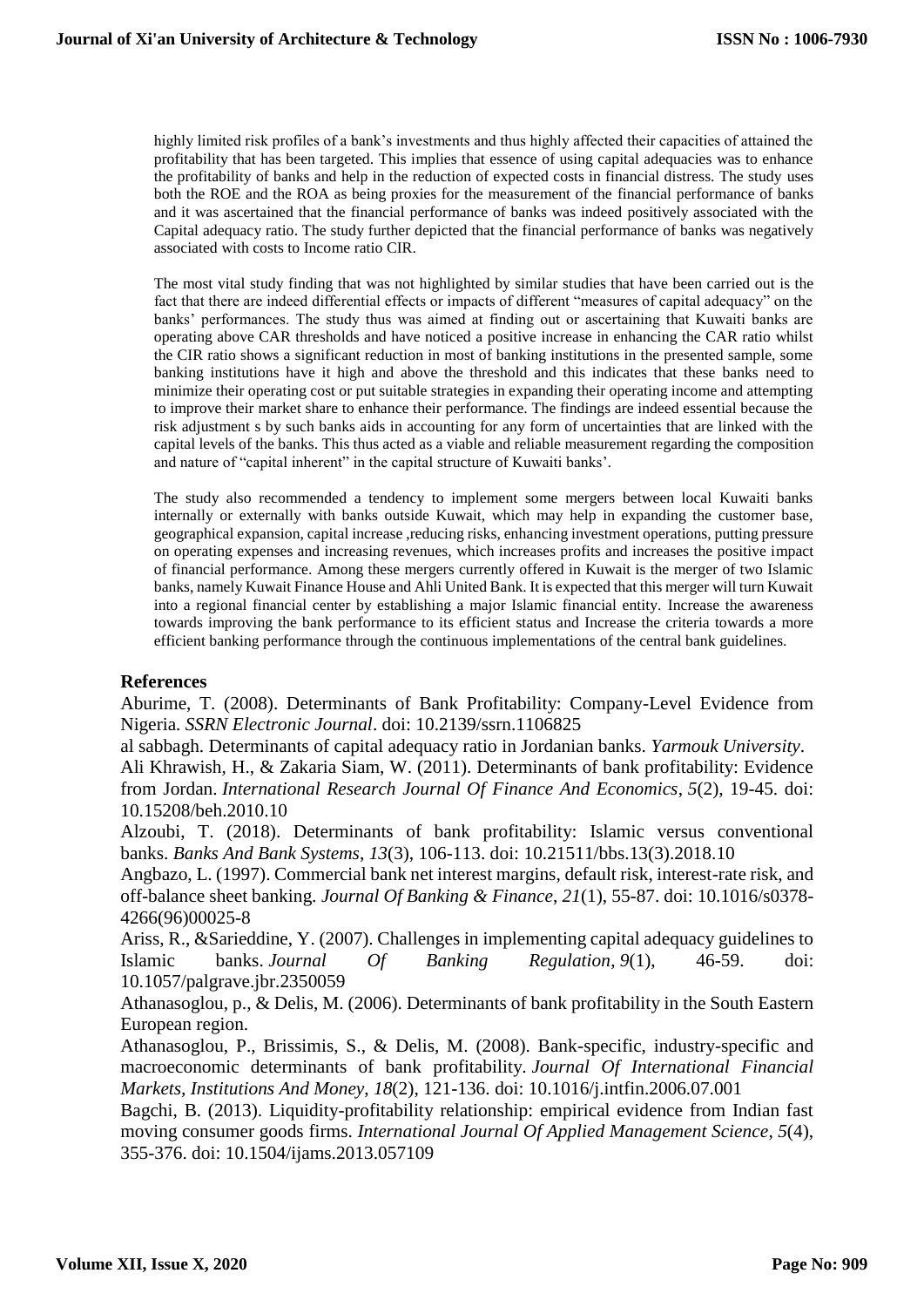Barnor, c., &Odonkor, T. (2012). Capital adequacy and the performance of Ghanaian banks. *Journal Of Business Research*, *6*(1), 1-6.

Bateni, L., Vakilifard, H., &Asghari, F. (2014). The Influential Factors on Capital Adequacy Ratio in Iranian Banks. *International Journal Of Economics And Finance*, *6*(11). doi: 10.5539/ijef.v6n11p108

Berger, A. (1995). The Profit-Structure Relationship in Banking--Tests of Market-Power and Efficient-Structure Hypotheses. *Journal Of Money, Credit And Banking*, *27*(2), 404-431. doi: 10.2307/2077876

Berger, A. (1995). The Relationship between Capital and Earnings in Banking. *Journal Of Money, Credit And Banking*, *27*(2), 432-456. doi: 10.2307/2077877

Berger, A., & Humphrey, D. (1997). Efficiency of financial institutions: International survey and directions for future research. *European Journal Of Operational Research*, *98*(2), 175- 212. doi: 10.1016/s0377-2217(96)00342-6

Białas, M., &Solek, A. (2010). EVOLUTION OF CAPITAL ADEQUACY RATIO. *Economics & Sociology*, *3*(2), 48-57. doi: 10.14254/2071-789x.2010/3-2/5

Boudriga, A., BoulilaTaktak, N., &Jellouli, S. (2009). Banking supervision and nonperforming loans: a cross‐country analysis. *Journal Of Financial Economic Policy*, *1*(4), 286-318. doi: 10.1108/17576380911050043

Budiyono, B. (2017). Factors Affecting Banking Profitability in Indonesia (Studies at Bank BRI, Bank BNI, and Bank BTN). *International Journal Of Economics, Business And Accounting Research (IJEBAR)*, *1*(01). doi: 10.29040/ijebar.v1i01.169

Christian, c., Moffitt, J., &Suberly, L. (2008). Fundamental Analysis for Evaluating Bank Performance: What Variables Provide the Greatest Insight into Future Earnings? *Journal Of Bank Accounting And Finance*, *22*, 17-24.

Cotter, R. (1966). Capital ratios and capital adequacy. *The International Journal Of Applied Economics And Finance*, *3*(2), 35-47.

Degar, A., &adem, A. (2011). Bank specific and macroeconomic determinants of bank profitablity: Emprical evidence from Turkey. *Business And Economics Research Journal*, *2*(2), 139-159.

Ekonomika. (2014). capital Adequacy (Solvency) and Liquidity Risk, *93*(4).

Fiordelisi, F., Marques-Ibanez, D., & Molyneux, P. (2011). Efficiency and risk in European banking. *Journal Of Banking & Finance*, *35*(5), 1315-1326. doi: 10.1016/j.jbankfin.2010.10.005

Flamini, V., Schumacher, L., & McDonald, C. (2009). The Determinants of Commercial Bank Profitability in Sub-Saharan Africa. *IMF Working Papers*, *09*(15), 1. doi: 10.5089/9781451871623.001

Ghadimi, M., Taghavi, M., &Kassaipour, N. (2012). A study on the effect of different factors on profitability of banking system. *Management Science Letters*, *2*(6), 1849-1854. doi: 10.5267/j.msl.2012.06.039

Ghosh, S., Nachane, D., Narain, A., & Sahoo, S. (2003). Capital requirements and bank behaviour: an empirical analysis of Indian public sector banks. *Journal Of International Development*, *15*(2), 145-156. doi: 10.1002/jid.947

Gilbert, R., & Wheelock, D. (2007). Measuring Commercial Bank Profitability: Proceed with Caution. *Review*, *89*(6). doi: 10.20955/r.89.515-532

Goddard, J., Molyneux, P., & Wilson, J. (2004). The profitability of european banks: a crosssectional and dynamic panel analysis. *The Manchester School*, *72*(3), 363-381. doi: 10.1111/j.1467-9957.2004.00397.x

Hani (2015), The relationship between the application of capital adequacy in accordance with Basel decisions and the profitability of local commercial banks in Palestine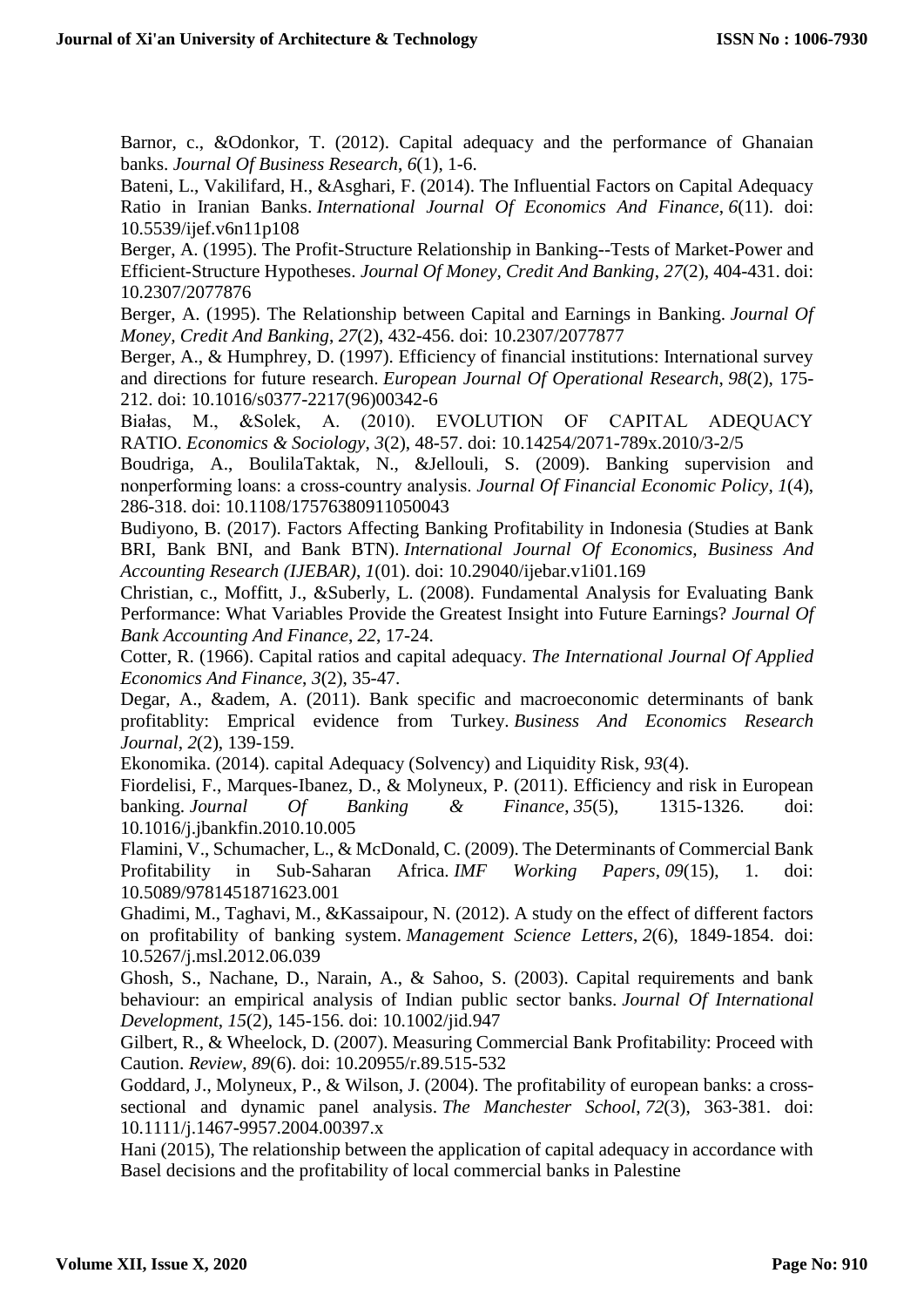Hess, K., & Francis, G. (2004). Cost income ratio benchmarking in banking: a case study. *Benchmarking: An International Journal*, *11*(3), 303-319. doi: 10.1108/14635770410538772

Ho, S., & Hsu, S. (2010). Leverage, performance and capital adequacy ratio in Taiwan's banking industry. *Japan And The World Economy*, *22*(4), 264-272. doi: 10.1016/j.japwor.2010.06.007

Irshad, G., & Zaman. (2011). Factors Affecting Bank Profitability in Pakistan. *The Romanian Economic Journal*, *39*, 61.

Jaber, J., & Al-khawaldeh, A. (2014). The Impact of Internal and External Factors on Commercial Bank Profitability in Jordan. *International Journal Of Business And Management*, *9*(4). doi: 10.5539/ijbm.v9n4p22

Jasevičienė, F., &Jurkšaitytė, D. (2015). THE NEW CAPITAL ADEQUACY FRAMEWORK (BASEL III) OPTIONS AND ISSUES IN COMMERCIAL BANKS OF LITHUANIA. *Ekonomika*, *93*(4), 119-134. doi: 10.15388/ekon.2014.93.5043

Javid, A., Zaman, K., &Gaffor, A. (2011). Determinants of Bank Profitability in Pakistan: Internal Factor Analysis. *Mediterranean Journal Of Social Sciences*, *2*(1).

Joshi, R. (2004). Liquidity ratio and profitability of the banks. *The Journal Of Nepalese Business Studies*, *2*(4), 32-45.

Karki, L. (2004). Liquidity ratio with loan and advances. *Journal Of Nepalese Business Studies*, *2*(4), 32-45.

Kinnon, M. (1973). Money and capital in economic development. *The American Political Science Review*, *68*(4), 1822-1824

Kundid, A. (2012). How Much is the Choice of Capital Structure Important for Bank Profitability in Croatia. *Zagreb International Review Of Economics & Business*, *15*, 53-68.

Mahrajan, M. (2007). Impact of liquidity in the economy. *Journal Of Management*, *9*(2), 34- 41.

Mamonov, M., &Vernikov, A. (2015). Bank Ownership and Cost Efficiency in Russia, Revisited. *SSRN Electronic Journal*. doi: 10.2139/ssrn.2574667

Marahatta, S., Devkota, s., Bhandri, S., & Pradhan, s. (2016). Determinants of banks performance: A case of Nepalese banks. *Nepalese Journal Of Management, 3*(1), 82-94.

Mathuva, D. (2009). Capital Adequacy, Cost Income Ratio and the Performance of Commercial Banks: The Kenyan Scenario. *The International Journal Of Applied Economics And Finance*, *3*(2), 35-47. doi: 10.3923/ijaef.2009.35.47

Mohammad and Alaa (2017), the effect of capital adequacy, according to the requirements of the Basel 3 Committee, on the profitability of commercial banks. (n.d.). An Applied Study on a Sample of Private Iraqi Banks.

Molyneux, P., & Thornton, J. (1992). Determinants of European bank profitability: A note. *Journal of Banking & Finance*, *16*(6), 1173-1178. doi: 10.1016/0378-4266(92)90065-8 Molyneux, P., & Thornton, J. (1992). Determinants of European bank profitability: A note. *Journal Of Banking & Finance*, *16*(6), 1173-1178. doi: 10.1016/0378-4266(92)90065-8 Mostafa, M. (2007). Benchmarking top Arab banks' efficiency through efficient frontier analysis. *Industrial Management & Data Systems*, *107*(6), 802-823. doi: 10.1108/02635570710758734

Oino, I. (2015). Competitiveness and Determinants of Bank Profitability in Sub-Saharan Africa. *International Journal Of Economics And Finance*, *7*(10). doi: 10.5539/ijef.v7n10p151 Ormiston, A., &Frase, B. (2004). understanding financial statements.

Pasiouras, F., &Kosmidou, K. (2007). Factors influencing the profitability of domestic and foreign commercial banks in the European Union. *Research In International Business And Finance*, *21*(2), 222-237. doi: 10.1016/j.ribaf.2006.03.007